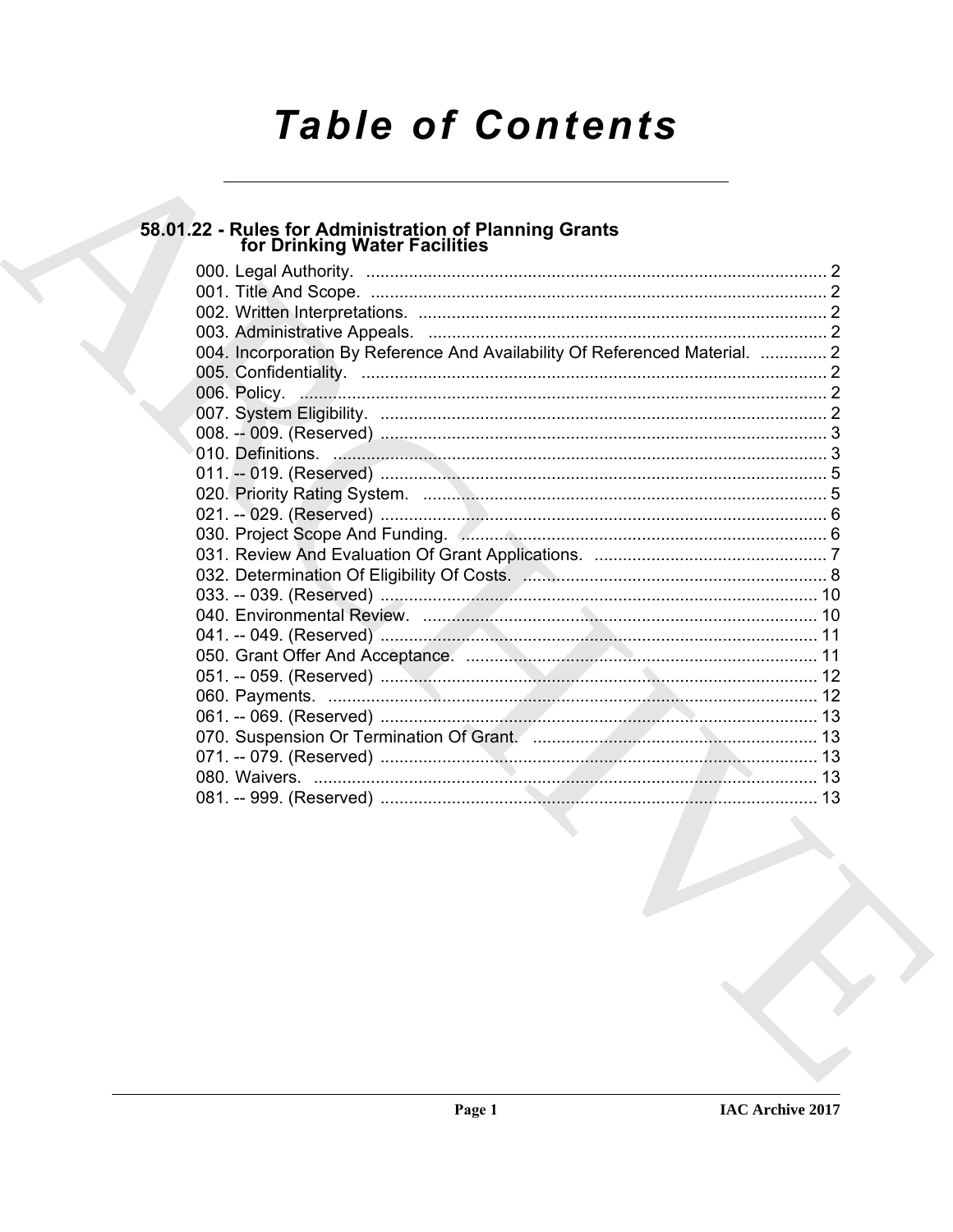### **IDAPA 58 TITLE 01 CHAPTER 22**

### **58.01.22 - RULES FOR ADMINISTRATION OF PLANNING GRANTS FOR DRINKING WATER FACILITIES**

### <span id="page-1-1"></span><span id="page-1-0"></span>**000. LEGAL AUTHORITY.**

The Idaho State Board of Environmental Quality, pursuant to authority granted in Chapters 1 and 36, Title 39, Idaho Code, adopted the following rules for the administration of a Drinking Water Planning Grant Program in Idaho.

(5-3-03)

### <span id="page-1-2"></span>**001. TITLE AND SCOPE.**

**11. These rules will be known and cited as Rules of the Idaho Department of Environmental 8.01.22, "Rules for Administration of Planning Grants for Drinking Water Facilities." (3-30-01)** Quality, IDAPA 58.01.22, "Rules for Administration of Planning Grants for Drinking Water Facilities."

**02. Scope**. The provisions of these rules will establish administrative procedures and requirements for establishing, implementing and administering a state grant program providing financial assistance to qualifying entities to prepare a drinking water facility planning document. (3-29-12) entities to prepare a drinking water facility planning document.

### <span id="page-1-3"></span>**002. WRITTEN INTERPRETATIONS.**

As described in Section 67-5201(19)(b)(iv), Idaho Code, the Department of Environmental Quality may have written statements which pertain to the interpretation of these rules. If available, such written statements can be inspected and copied at cost at the Department of Environmental Quality, 1410 N. Hilton, Boise, Idaho 83706. (3-30-01)

### <span id="page-1-4"></span>**003. ADMINISTRATIVE APPEALS.**

Persons may be entitled to appeal agency actions authorized under these rules pursuant to IDAPA 58.01.23, "Rules of Administrative Procedure Before the Board of Environmental Quality." (5-3-03)

### <span id="page-1-5"></span>**004. INCORPORATION BY REFERENCE AND AVAILABILITY OF REFERENCED MATERIAL.**

**01. Incorporation by Reference**. These rules do not contain documents incorporated by reference. (4-2-08)

**02. Availability of Referenced Material**. The "Drinking Water Loan Handbook of Procedures" (Handbook) is available at the Idaho Department of Environmental Quality, Water Quality Division Loan Program, 1410 N. Hilton, Boise, ID 83706-1255, (208)373-0502, www.deq.idaho.gov. (4-2-08) 1410 N. Hilton, Boise, ID 83706-1255, (208)373-0502, www.deq.idaho.gov.

### <span id="page-1-6"></span>**005. CONFIDENTIALITY.**

Information obtained by the Department under these rules is subject to public disclosure pursuant to the provisions of Chapter 1, Title 74, Idaho Code, and IDAPA 58.01.21, "Rules Governing the Protection and Disclosure of Records in the Possession of the Idaho Department of Environmental Quality."

### <span id="page-1-9"></span><span id="page-1-7"></span>**006. POLICY.**

**SEAD 22 - RULES FOR DEMINISTRATION CORANTES**<br>
SEAD 12 - RULES FOR DEMINISTRATION OF PLANNING ORANTS<br>
THE LAND CONTRATION CONTRATION CONTRATION CONTRATION CONTRATION CONTRATION CONTRATION CONTRATION CONTRATION CONTRATION It is the policy of the Idaho Board of Environmental Quality, through the Idaho Department of Environmental Quality, to administer the Drinking Water Grant Program. The Drinking Water Grant Program provides assistance to eligible public drinking water systems for the planning of facilities to help ensure safe and adequate supplies of drinking water. It is also the intent of the Idaho Board of Environmental Quality to assign a priority rating to those projects which shall facilitate the compliance of any eligible public drinking water system with national primary drinking water regulations applicable to the system, IDAPA 58.01.08, "Idaho Rules for Public Drinking Water Systems," and the Safe Drinking Water Act, 42 U.S.C. Sections 300f et seq. (4-2-08) Systems," and the Safe Drinking Water Act, 42 U.S.C. Sections 300f et seq.

### <span id="page-1-8"></span>**007. SYSTEM ELIGIBILITY.**

<span id="page-1-11"></span><span id="page-1-10"></span>**01. Eligible Systems**. Community water systems and nonprofit noncommunity water systems.

 $(3-30-01)$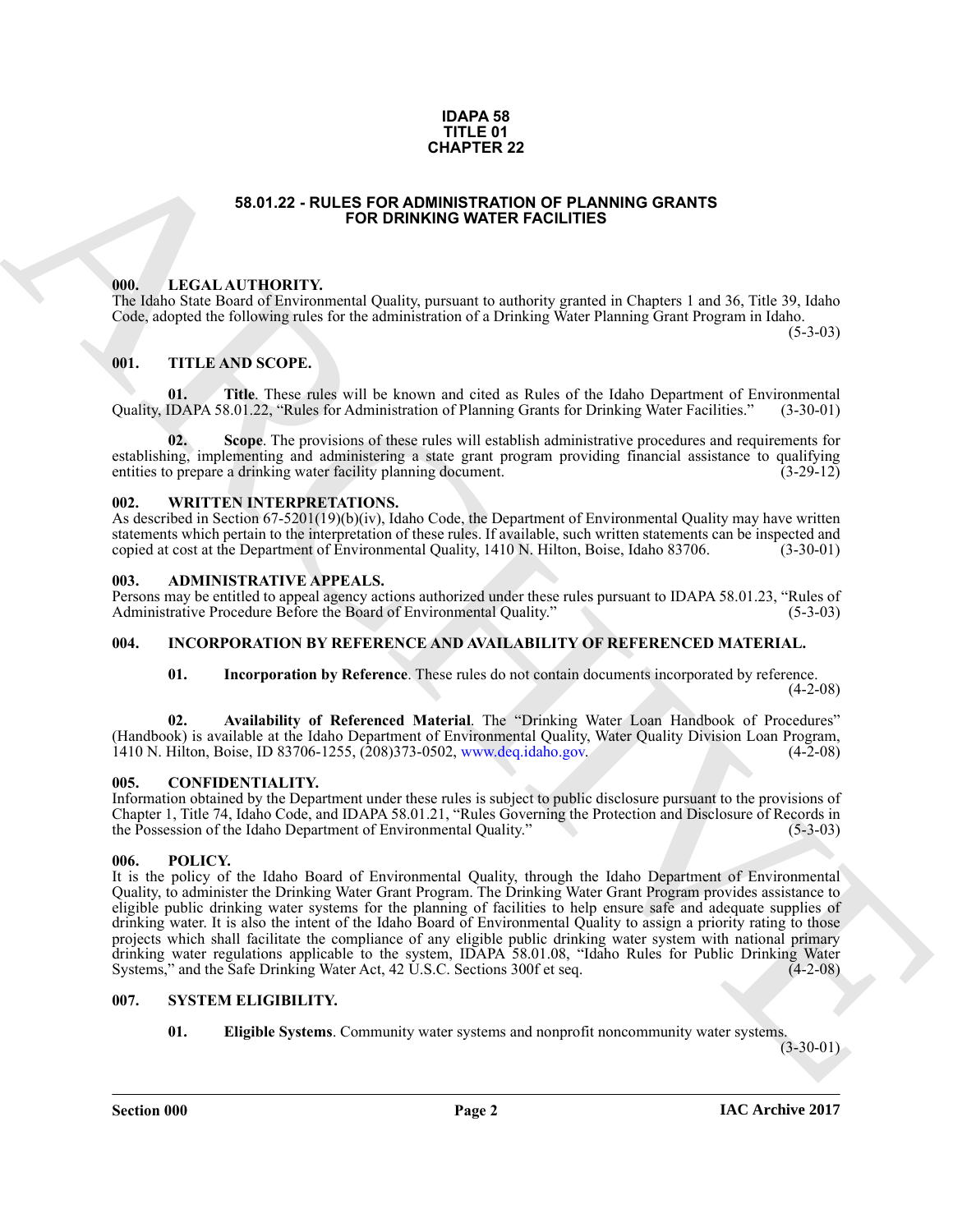<span id="page-2-15"></span><span id="page-2-14"></span><span id="page-2-13"></span><span id="page-2-12"></span><span id="page-2-11"></span><span id="page-2-10"></span><span id="page-2-9"></span><span id="page-2-8"></span><span id="page-2-7"></span><span id="page-2-6"></span><span id="page-2-5"></span><span id="page-2-4"></span><span id="page-2-3"></span><span id="page-2-2"></span><span id="page-2-1"></span><span id="page-2-0"></span>

|                                     | <b>Department of Environmental Quality</b>                                                                                                                                                                                                                                                                                                                                                                                                                                                          | <b>Grants for Drinking Water Facilities</b>                                                               |
|-------------------------------------|-----------------------------------------------------------------------------------------------------------------------------------------------------------------------------------------------------------------------------------------------------------------------------------------------------------------------------------------------------------------------------------------------------------------------------------------------------------------------------------------------------|-----------------------------------------------------------------------------------------------------------|
| 02.<br>for project planning grants: | Systems Not Eligible. The following public drinking water systems will not be considered eligible                                                                                                                                                                                                                                                                                                                                                                                                   | $(3-30-01)$                                                                                               |
| a.                                  | Systems that do not have the financial capability to pay their non-grant share of a planning project.                                                                                                                                                                                                                                                                                                                                                                                               | $(3-30-01)$                                                                                               |
| b.                                  | Systems delinquent in payment of the annual state drinking water fee assessment.                                                                                                                                                                                                                                                                                                                                                                                                                    | $(3-30-01)$                                                                                               |
| $008. - 009.$                       | (RESERVED)                                                                                                                                                                                                                                                                                                                                                                                                                                                                                          |                                                                                                           |
| 010.                                | DEFINITIONS.<br>For the purpose of the rules contained in this chapter, the following definitions apply:                                                                                                                                                                                                                                                                                                                                                                                            | $(3-30-01)$                                                                                               |
| 01.                                 | Applicant. Any qualifying entity making application for drinking water planning grant funds.                                                                                                                                                                                                                                                                                                                                                                                                        | $(3-30-01)$                                                                                               |
| 02.                                 | Board. The Idaho Board of Environmental Quality.                                                                                                                                                                                                                                                                                                                                                                                                                                                    | $(4-2-08)$                                                                                                |
| 03.                                 | Categorical Exclusion (CE). Category of actions which do not individually or cumulatively have a<br>significant effect on the human environment and for which, therefore, neither an environmental information<br>document nor an environmental impact statement is required.                                                                                                                                                                                                                       | $(4-2-08)$                                                                                                |
| 04.                                 | Community Water System. A public drinking water system that:                                                                                                                                                                                                                                                                                                                                                                                                                                        | $(3-30-01)$                                                                                               |
| a.<br>the system; or                | Serves at least fifteen (15) service connections used by year round residents of the area served by                                                                                                                                                                                                                                                                                                                                                                                                 | $(3-30-01)$                                                                                               |
| b.                                  | Regularly serves at least twenty-five (25) year-round residents.                                                                                                                                                                                                                                                                                                                                                                                                                                    | $(3-30-01)$                                                                                               |
| 05.                                 | <b>Contaminant</b> . Any physical, chemical, biological, or radiological substance or matter in water.                                                                                                                                                                                                                                                                                                                                                                                              | $(3-30-01)$                                                                                               |
| 06.                                 | Department. The Idaho Department of Environmental Quality.                                                                                                                                                                                                                                                                                                                                                                                                                                          | $(3-30-01)$                                                                                               |
| 07.<br>designee.                    | Director. The Director of the Idaho Department of Environmental Quality or the Director's                                                                                                                                                                                                                                                                                                                                                                                                           | $(4-2-08)$                                                                                                |
| 08.                                 | Distribution System. Any combination of pipes, tanks, pumps, and other equipment which<br>delivers water from the source(s), treatment facility(ies), or a combination of source(s) and treatment facility(ies) to<br>the consumer. Chlorination may be considered as a function of a distribution system.                                                                                                                                                                                          | $(3-29-12)$                                                                                               |
| 09.                                 | Eligible Costs. Costs which are necessary for planning public drinking water systems. To be<br>eligible, costs must also be reasonable and not ineligible costs. The determination of eligible costs shall be made by<br>the Department pursuant to Section 032.                                                                                                                                                                                                                                    | $(5-3-03)$                                                                                                |
| 10.                                 | <b>Environmental Impact Statement (EIS).</b> A document prepared by the applicant when the<br>Department determines that the proposed drinking water project will significantly affect the environment. The major<br>purpose of the EIS will be to describe fully the significant impacts of the project and how these impacts can be either<br>avoided or mitigated. The Environmental Review Procedures contained in Chapter 5 of the Handbook may be used as<br>guidance when preparing the EIS. | $(4-2-08)$                                                                                                |
| 11.                                 | <b>Environmental Information Document (EID).</b> Any written environmental assessment prepared<br>by the applicant describing the environmental impacts of a proposed drinking water construction project. This<br>document will be of sufficient scope to enable the Department to assess the environmental impacts of the proposed<br>project and ultimately determine if an environmental impact statement (EIS) is warranted.                                                                   | $(3-29-12)$                                                                                               |
| 12.                                 |                                                                                                                                                                                                                                                                                                                                                                                                                                                                                                     | <b>Financial Capability.</b> The ability to raise and manage funds to provide the necessary resources for |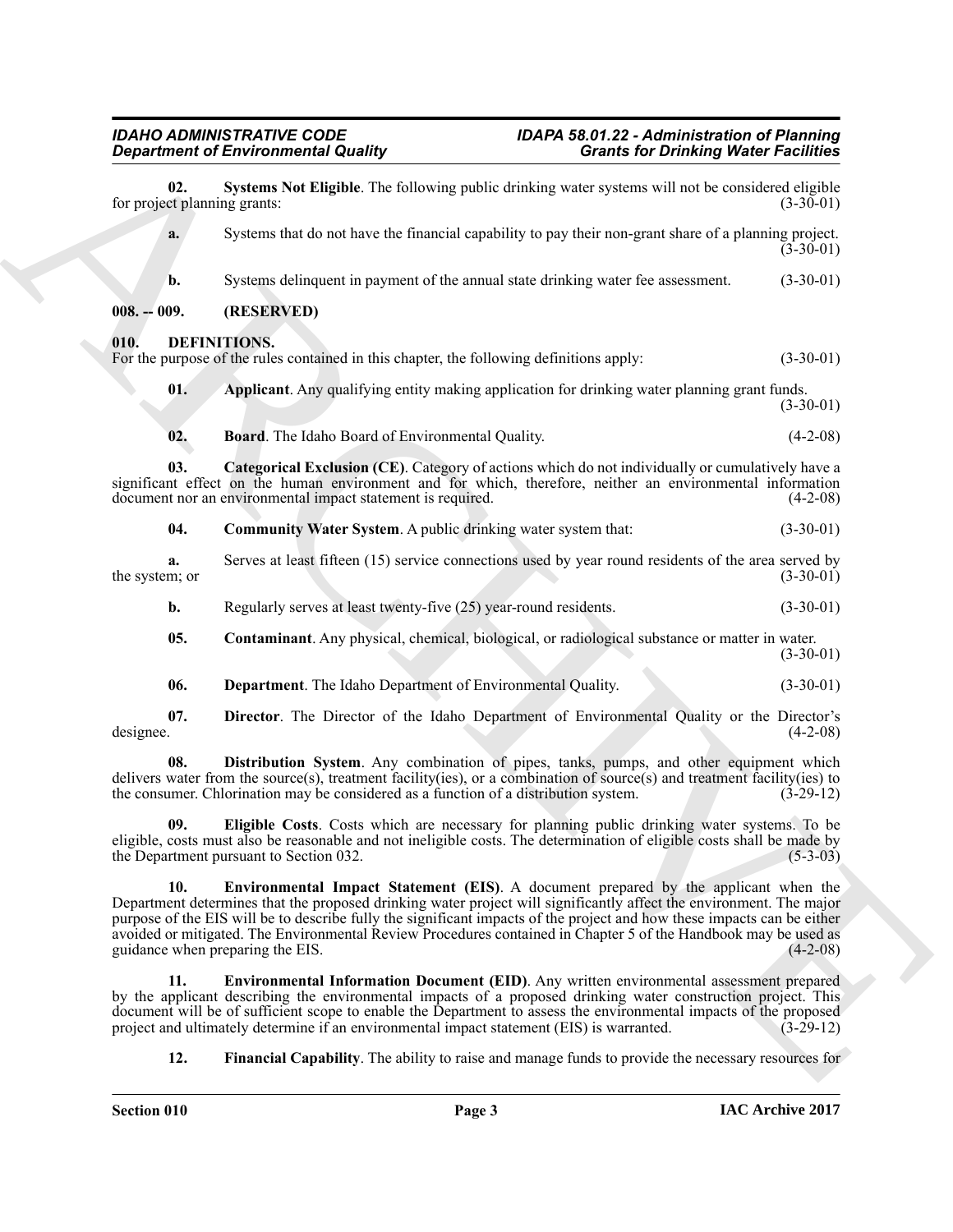## *IDAHO ADMINISTRATIVE CODE IDAPA 58.01.22 - Administration of Planning*

proper operation. (3-30-01)

**13. Finding of No Significant Impact (FONSI)**. A document prepared by the Department presenting the reasons why an action, not otherwise excluded, will not have a significant effect on the human environment and for which an environmental impact statement (EIS) will not be prepared. It shall include the environmental information document or a summary of it and shall note any other environmental documents related to it. (3-29-12)

<span id="page-3-1"></span><span id="page-3-0"></span>**14. Grant Recipient**. An applicant who has been awarded a grant. (3-29-12)

<span id="page-3-2"></span>**15. Handbook**. "Drinking Water Loan Handbook of Procedures." (4-2-08)

<span id="page-3-5"></span><span id="page-3-3"></span>**16.** Ineligible Costs. Costs which are not eligible for funding pursuant to these rules. (3-29-12)

**17. Maximum Contaminant Level (MCL)**. The maximum permissible level of a contaminant in water which is delivered to any user of a public drinking water system. (3-30-01)

**18. Managerial Capability**. The capabilities of the qualified entity to support the proper financial nent and technical operation of the system.  $(3-30-01)$ management and technical operation of the system.

<span id="page-3-8"></span><span id="page-3-7"></span><span id="page-3-6"></span><span id="page-3-4"></span>**19. Noncommunity Water System**. A public water system that is not a community water system.

(5-3-03)

**20. Nonprofit Noncommunity Water System**. A public drinking water system that is not a community water system and is governed by Section 501 of the Internal Revenue Code and includes, but is not limited to, state agencies, municipalities and nonprofit organizations such as churches and schools. (5-3-03)

**21. Nontransient Noncommunity Water System**. A public drinking water system that is not a community water system and that regularly serves at least twenty-five (25) of the same persons over six (6) months per year. (4-2-08) per year.  $(4-2-08)$ 

<span id="page-3-9"></span>**22. Person**. An individual, corporation, company, association, partnership, state agency, municipality, or federal agency (and includes officers, employees, and agents of any corporation, company, association, state agency, municipality, or federal agency). (5-3-03) agency, municipality, or federal agency).

<span id="page-3-13"></span>**23. Planning Document**. A document which describes the condition of a public drinking water system and presents a cost effective and environmentally sound alternative to achieve or maintain regulatory compliance. Engineering reports and facility plans are examples of such planning documents. The planning documents shall be prepared by or under the responsible charge of an Idaho licensed professional engineer and shall bear the imprint of the engineer's seal. Requirements for planning documents prepared using grant funds are provided in Section 030 of these rules and in the Handbook. (3-29-12) these rules and in the Handbook.

<span id="page-3-11"></span><span id="page-3-10"></span>**24. Priority List**. A list of proposed projects rated by severity of a risk to public health, the necessity to ensure compliance with, IDAPA 58.01.08, "Idaho Rules for Public Drinking Water Systems," and the Safe Drinking Water Act, 42 U.S.C., Sections 300f et seq., population affected, the need on a household basis for protection of Idaho's public drinking water supplies, and as otherwise described in Section 020. (4-2-08) Idaho's public drinking water supplies, and as otherwise described in Section 020.

**Constraint of Environmental Quality<br>
Space the Constraint Constraint Constraint Constraint Constraint Constraint Constraint Constraint Constraint<br>
Environmental Constraint Constraint Constraint Constraint Constraint Cons 25. Public Drinking Water System/Public Water System/Water System**. A system for the provision to the public of water for human consumption through pipes or, after August 5, 1998, other constructed conveyances, if such system has at least fifteen (15) service connections, regardless of the number of water sources or configuration of the distribution system, or regularly serves an average of at least twenty-five (25) individuals daily at least sixty (60) days out of the year. Such term includes: any collection, treatment, storage, and distribution facilities under the control of the operator of such system and used primarily in connection with such system; and any collection or pretreatment storage facilities not under such control which are used primarily in connection with such system. Such term does not include any "special irrigation district." A public water system is either a "community water system" or a "noncommunity water system."

<span id="page-3-12"></span>**26. Qualifying Entity**. Any county, city, special service district, nonprofit or investor-owned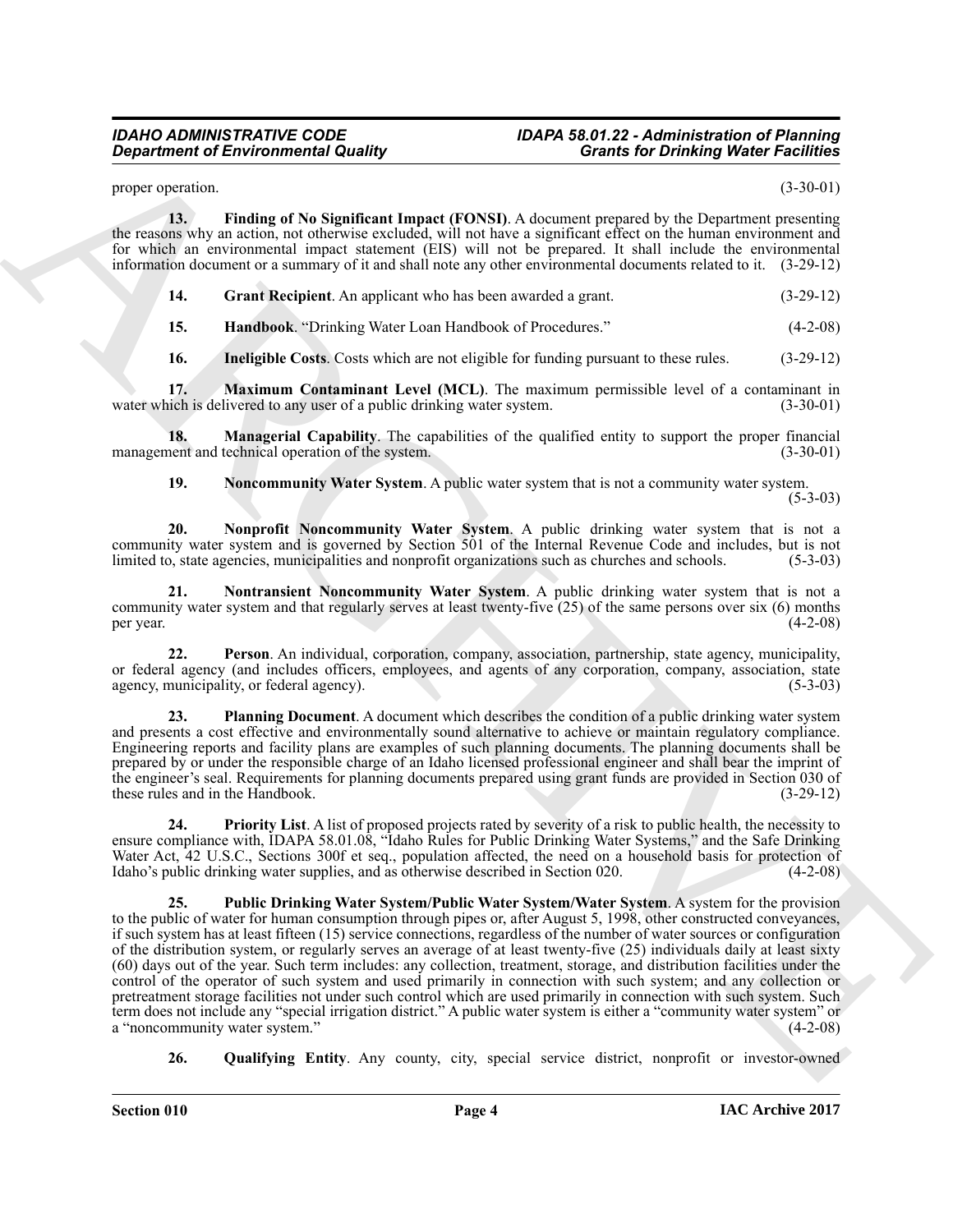corporation, or other governmental entity, or a combination thereof, which owns or operates a public drinking water system or irrigation system.

<span id="page-4-3"></span><span id="page-4-2"></span>**27. Rehabilitation**. The repair or replacement of segments of drinking water facilities. (3-30-01)

**28. Reserve Capacity**. That portion of the system in the planned facilities to handle future drinking mand. (3-30-01) water demand.

<span id="page-4-6"></span><span id="page-4-5"></span><span id="page-4-4"></span>**29.** State. The state of Idaho. (3-30-01)

**30.** Suspension. An action by the Director to suspend a grant contract prior to project completion for a cause. Suspended contracts may be reinstated. (3-30-01) specified cause. Suspended contracts may be reinstated.

**31. Sustainability**. Sustainability will include efforts for energy and water conservation, extending the life of capital assets, green building practices, and other environmentally innovative approaches to infrastructure repair, replacement and improvement. (3-29-12)

<span id="page-4-7"></span>**32. Technical Capability**. The ability of the public drinking water system to comply with existing and expected drinking water rules. (3-30-01)

<span id="page-4-8"></span>**33. Termination**. An action by the Director to permanently terminate a grant contract prior to project on for a specific cause. Terminated contracts will not be reinstated. (3-30-01) completion for a specific cause. Terminated contracts will not be reinstated.

<span id="page-4-9"></span>**34. Water Treatment Plant**. That portion of the public drinking water system whose primary purpose is to remove contaminants. (3-30-01)

### <span id="page-4-0"></span>**011. -- 019. (RESERVED)**

### <span id="page-4-10"></span><span id="page-4-1"></span>**020. PRIORITY RATING SYSTEM.**

Grantenberg Erichteristischen aus and and the system and the system and the system and the system and the system and the system and the system and the system and the system and the system and the system and the system and Projects are identified for placement on priority lists by surveying eligible entities directly on an annual basis. Information is also received from the Department and consulting engineers. Grant funds are awarded to projects based on priority ratings. Projects are rated by the Department on a standard priority rating form using public health, sustainability, and water quality criteria and condition of the existing system. (3-29-12)

<span id="page-4-12"></span>**01. Purpose**. A priority rating system shall be utilized by the Department to annually allot available funds to projects determined eligible for funding assistance in accordance with these rules. (4-2-08)

<span id="page-4-11"></span>**02. Priority Rating**. The priority rating system shall be based on a numerical point system. Priority hall contain the following points: (3-29-12) criteria shall contain the following points:

**a.** Public Health Hazard. Any condition which creates, or may create, a danger to the consumer's health, which may include any one (1) or more of the following, may be awarded a maximum of one hundred (100) points: (3-29-12)

i. Documented unresolved violations of the primary drinking water standards including maximum contaminant levels, action levels, and treatment techniques (to include maximum contaminant levels for acute and chronic contaminates); (3-29-12) chronic contaminates);

ii. Documented unresolved violations of pressure requirements; (3-29-12)

iii. Documented reduction in source capacity that impacts the system's ability to reliably serve water; or  $(3-29-12)$ 

iv. Documented significant deficiencies (e.g., documented in a sanitary survey) in the physical system<br>using the system to not be able to reliably serve safe drinking water. (3-29-12) that is causing the system to not be able to reliably serve safe drinking water.

**b.** General Conditions of Existing Facilities. Points shall be given based on deficiencies (which would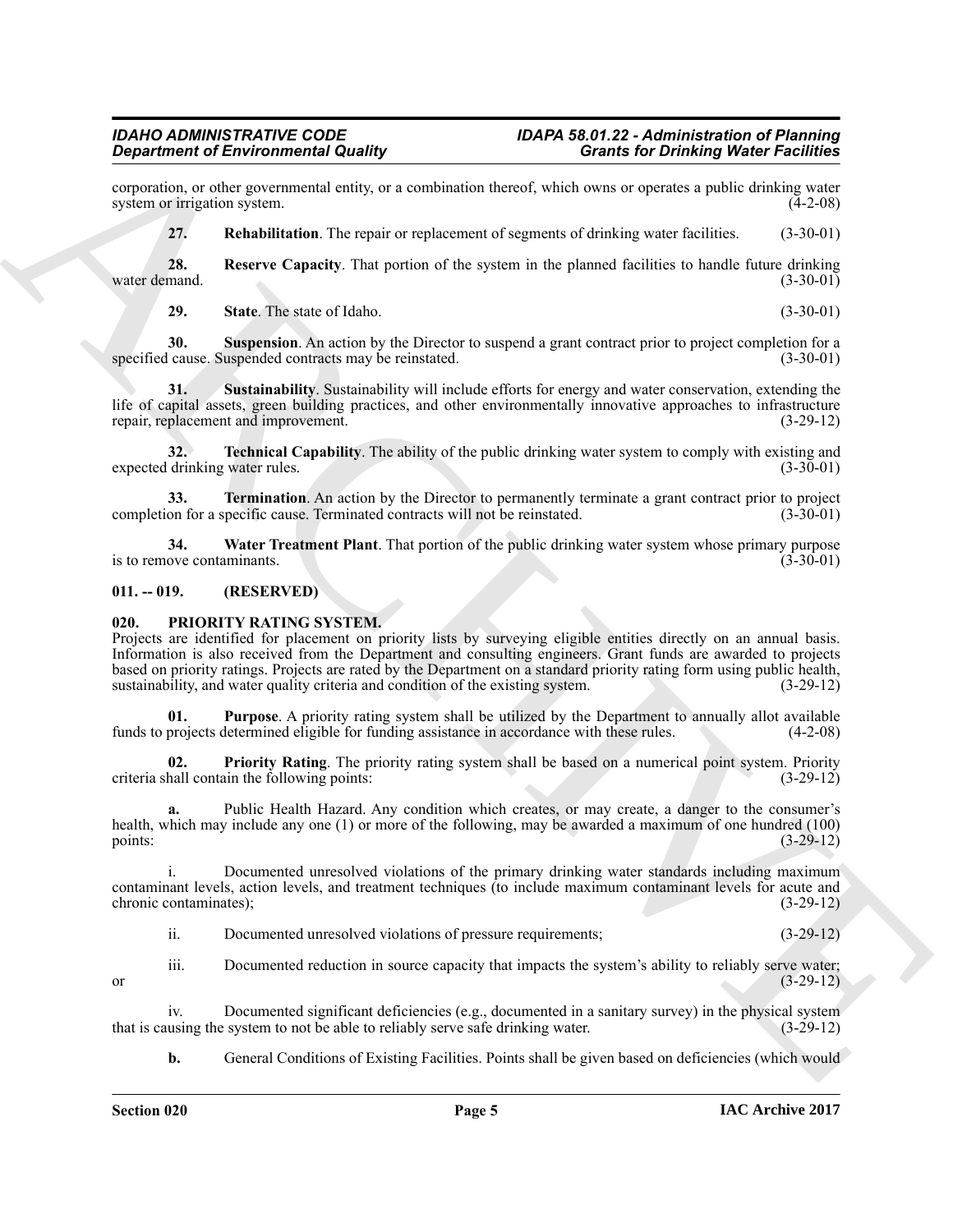## *IDAHO ADMINISTRATIVE CODE IDAPA 58.01.22 - Administration of Planning*

not constitute a public health hazard) for pumping, treating, storing, and delivering drinking water - up to sixty (60) points. (3-29-12) points.  $(3-29-12)$ 

**c.** Sustainability Efforts (e.g., prospective efforts at energy conservation, water conservation, extending the life of capital assets, green building practices, and other environmentally innovative approaches to infrastructure repair, replacement and improvement) - up to fifty (50) points. (3-29-12)

**d.** Consent Order, Compliance Agreement Schedule, or Court Order. Points shall be given if the system is operating under and in compliance with a Consent Order, Compliance Agreement Schedule, or Court Order and the proposed construction project will address the Consent Order, Compliance Agreement Schedule, or Court Order - up to thirty  $(30)$  points.

**e.** Incentives. Bonus points shall be awarded to systems that promote source water protection, economy, proper operation maintenance, and monitoring - up to ten (10) points. (3-29-12) conservation, economy, proper operation maintenance, and monitoring - up to ten (10) points.

**f.** Affordability. Points shall be given when current system user charges exceed state affordability  $(s-30-01)$ guidelines - ten  $(10)$  points.

<span id="page-5-7"></span>**03. Rating Forms**. Rating criteria for Subsection 020.02 is set forth in a rating form that is available in book.  $(3-29-12)$ the Handbook.

<span id="page-5-3"></span>**04. Priority List**. A list shall be developed from projects rated according to the priority rating system. Such list shall be submitted for public review and comment, and shall thereafter be submitted to the Board for approval and adoption. (3-29-12) approval and adoption.

<span id="page-5-4"></span>**a. Priority Reevaluation**. Whenever significant changes occur, which in the Department's judgment would affect the design parameters or treatment requirements by either increasing or decreasing the need for or scope<br>of any project, a reevaluation of that priority rating will be conducted. (3-30-01) of any project, a reevaluation of that priority rating will be conducted.

<span id="page-5-6"></span><span id="page-5-5"></span>**Priority Target Date**. An eligible applicant whose project is on the approved priority list, and for which funding is available, will be contacted by the Department and a target date for submission of a completed grant application will be established. (3-29-12) application will be established.

**Constraint of Environmental Quality<br>
The main term is the constraint of the constraint of the constraint of the constraint of the constraints of the constraints of the constraints of the constraints of the constraints of c. Project Bypass**. A project that does not or will not meet the project target date or a Department schedule that allows for timely utilization of grant funds may be bypassed, substituting in its place the next highest ranking project that is ready to proceed. An eligible applicant that is bypassed will be notified in writing of the reasons for being bypassed. (3-29-12)

<span id="page-5-2"></span>**05. Amendment of Priority List**. The Director may amend the Priority List as set forth in Section 080 rules. (3-29-12) of these rules.

### <span id="page-5-0"></span>**021. -- 029. (RESERVED)**

### <span id="page-5-8"></span><span id="page-5-1"></span>**030. PROJECT SCOPE AND FUNDING.**

Grant funds awarded under this program will be used entirely to prepare a drinking water facility planning document. The planning document will identify the cost effective and environmentally sound alternative to achieve or maintain compliance with IDAPA 58.01.08, "Idaho Rules for Public Drinking Water Systems," and the Safe Drinking Water Act, 42 U.S.C. Sections 300f et seq. The planning document must be approved by the Department. (3-29-12)

### <span id="page-5-9"></span>**01. Planning Document**. (3-29-12)

**a.** A planning document shall include all items required by IDAPA 58.01.08, "Idaho Rules for Public Drinking Water Systems," Subsection 503.03 or 502.04. Should the grant recipient proceed to construction using federal funds (e.g., a state revolving fund loan), then the items listed in Subsection 030.01.b. of these rules shall be required prior to construction.

**b.** A planning document that is prepared anticipating the use of federal funds shall include an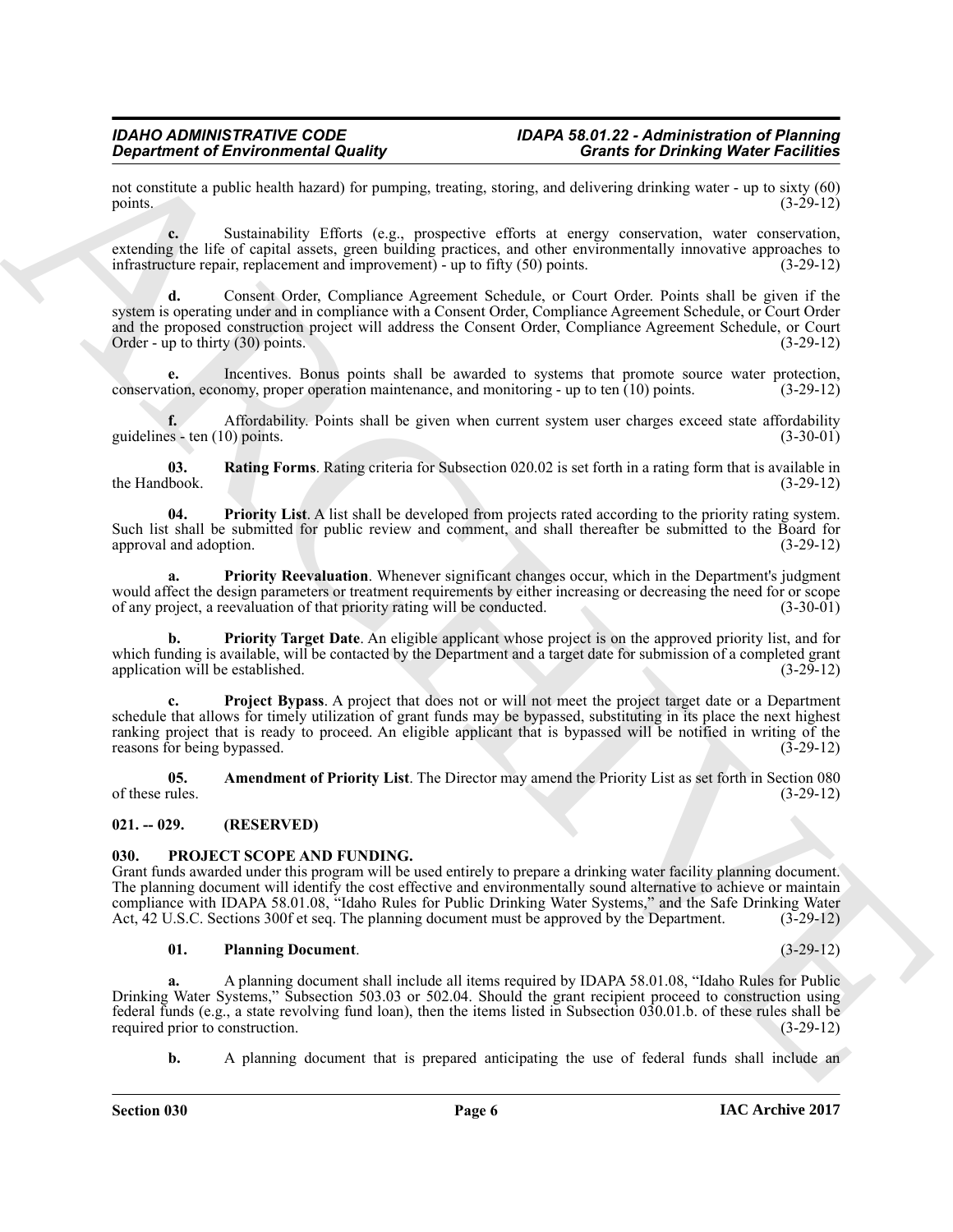**Constraint of Environmental Quality Constraint Constraint Constraint (Constraint Constraint Constraint Constraint Constraint Constraint Constraint Constraint Constraint Constraint Constraint Constraint Constraint Constra** environmental review that will require the Department approval of both a draft and final planning document. (3-29-12) i. The draft planning document shall include all items required by IDAPA 58.01.08, "Idaho Rules for rinking Water Systems," Subsection 502.04 or 503.03, as well as the following: (3-29-12) Public Drinking Water Systems," Subsection 502.04 or 503.03, as well as the following: (1) Description of existing conditions for the proposed project area; (3-30-01) (2) Description of future conditions for the proposed project area; (3-30-01) (3) Development and initial screening of alternatives; (3-30-01) (4) Development of an environmental review specified by the Department as described in Section 040. (3-29-12) ii. The final planning document shall include all items required of the draft planning document as well as the following: (1) Final screening of principal alternatives and plan adoption; (3-30-01) (2) Selected plan description and implementation arrangements; and (3-29-12)

(3) Relevant engineering data supporting the final alternative. (3-29-12)

iii. The grant recipient shall provide an opportunity for the public to comment on the draft planning document. The public comment period shall be held after alternatives have been developed and the Department has approved the draft planning document. The grant recipient shall provide written notice of the public comment period and hold at least one (1) public meeting within the jurisdiction of the grant recipient during the public comment period. At the public meeting, the draft planning document shall be presented by the grant recipient with an explanation of the alternatives identified. The cost effective and environmentally sound alternative selected shall consider public comments received from those affected by the proposed project. After the public meeting and public comment period, the final alternative will be selected and the Environmental Information Document may be prepared.  $(3-29-12)$ 

**c.** The draft and final planning document shall bear the imprint of an Idaho licensed professional is so seal that is both signed and dated by the engineer.  $(3-29-12)$ engineer's seal that is both signed and dated by the engineer.

<span id="page-6-1"></span>**d.** The draft and final planning documents must be reviewed and approved by the Department.

(3-29-12)

**e.** The planning period shall be twenty (20) years for all facilities except for distribution and sion systems which may be forty (40) years. (4-2-08) transmission systems which may be forty  $(40)$  years.

**02.** Limitation on Funding Assistance. The maximum grant funding provided in a state planning ard shall not exceed fifty percent (50%) of the total eligible costs for grants awarded. (3-30-01) grant award shall not exceed fifty percent  $(50%)$  of the total eligible costs for grants awarded.

### <span id="page-6-2"></span><span id="page-6-0"></span>**031. REVIEW AND EVALUATION OF GRANT APPLICATIONS.**

<span id="page-6-4"></span>**01. Submission of Application**. Those eligible systems which received high priority ranking shall be invited to submit an application. The applicant shall submit to the Department, a completed application in a form prescribed by the Department. (3-30-01) prescribed by the Department.

<span id="page-6-3"></span>**02.** Application Requirements. Applications shall contain the following documentation, as applicable: (5-3-03) applicable: (5-3-03)

An authorizing resolution passed by a majority of the governing body authorizing an elected of the qualifying entity to commit funding; and (5-3-03) official or officer of the qualifying entity to commit funding; and (5-3-03)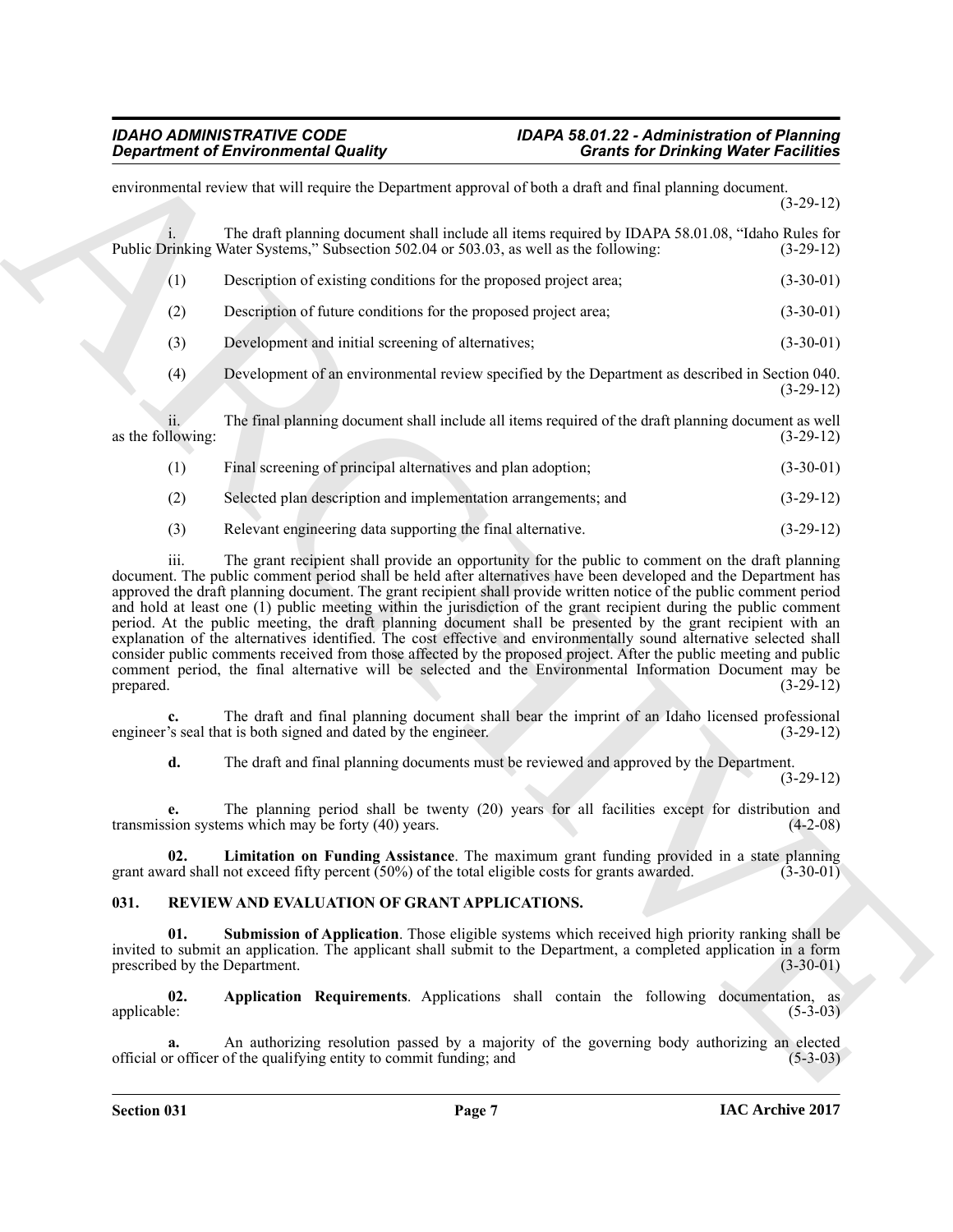**b.** Contracts for engineering services or other technical services and the description of costs and tasks set forth therein shall be in sufficient detail for the Department to determine whether the costs associated with the tasks are eligible costs pursuant to Section 032; and (3-29-12) tasks are eligible costs pursuant to Section 032; and

A plan of study describing the work tasks to be performed in the planning document, a schedule for work tasks and an estimate of staff hours and costs to complete the work tasks; and (3-29-12) completion of the work tasks and an estimate of staff hours and costs to complete the work tasks; and

**d.** Justification for the engineering firm selected. An engineering firm selected by the applicant must at a minimum: (5-3-03)

i. Be procured through the selection guidelines and procedures prescribed under Section 67-2320, index and (5-3-03) Idaho Code; and

ii. Be a registered professional engineer currently licensed by the Idaho Board of Professional Engineers and Land Surveyors; and

iii. Not be debarred or otherwise prevented from providing services under another federal or state financial assistance program; and (5-3-03)

iv. Be covered by professional liability insurance in accordance with Subsection 050.05.d. A ion of liability insurance shall be included in the application; and (5-3-03) certification of liability insurance shall be included in the application; and

**e.** A description of other costs, not included in the contracts for engineering or other technical services, for which the applicant seeks funding. The description of the costs and tasks for such costs must be in sufficient detail for the Department to determine whether the costs are eligible costs pursuant to Section 032; and

(3-29-12)

General methods of the context of the set of the set of the set of the context of the context of the set of the set of the set of the set of the set of the set of the set of the set of the set of the set of the set of the **f.** A demonstration that the obligation to pay the costs for which funding is requested, is the result or will be the result of the applicant's compliance with applicable competitive bidding requirements and requirements for professional service contracts, including without limitation, the requirements set forth in Sections 67-2801 et seq.,  $67-2320$ ,  $59-1026$ , and  $42-3212$ , Idaho Code; and

<span id="page-7-3"></span>**g.** A statement regarding how the non-grant portion of the project will be funded; and (5-3-03)

**h.** For incorporated nonprofit applicants only, Articles of Incorporation and/or Bylaws showing t and incorporated status according to Chapter 3. Title 30, Idaho Code. (3-30-01) nonprofit and incorporated status according to Chapter 3, Title 30, Idaho Code.

**03. Determination of Completeness of Application**. Applications will be reviewed to determine they contain all of the information required by Subsection 031.02. (3-29-12) whether they contain all of the information required by Subsection  $031.02$ .

<span id="page-7-4"></span>**04. Notification Regarding Incompleteness of Application**. Written notification if an application is incomplete, including an explanation of missing documentation, will be sent to the applicant. The applicant may<br>provide the missing documentation. (5-3-03) provide the missing documentation.

<span id="page-7-5"></span>**05. Reapplication for Grant**. The action of disapproving, recalling, or terminating a grant in no way precludes or limits the former applicant from reapplying for another grant when the project deficiencies are resolved and project readiness is secured. (5-3-03)  $(5-3-03)$ 

### <span id="page-7-1"></span><span id="page-7-0"></span>**032. DETERMINATION OF ELIGIBILITY OF COSTS.**

The Department shall review the application, including any contracts required to be submitted with the application, to determine whether the costs are eligible costs for funding. (5-3-03)

- <span id="page-7-2"></span>**01. Eligible Costs**. Eligible costs are those determined by the Department to be: (5-3-03)
- **a.** Necessary costs; (3-29-12)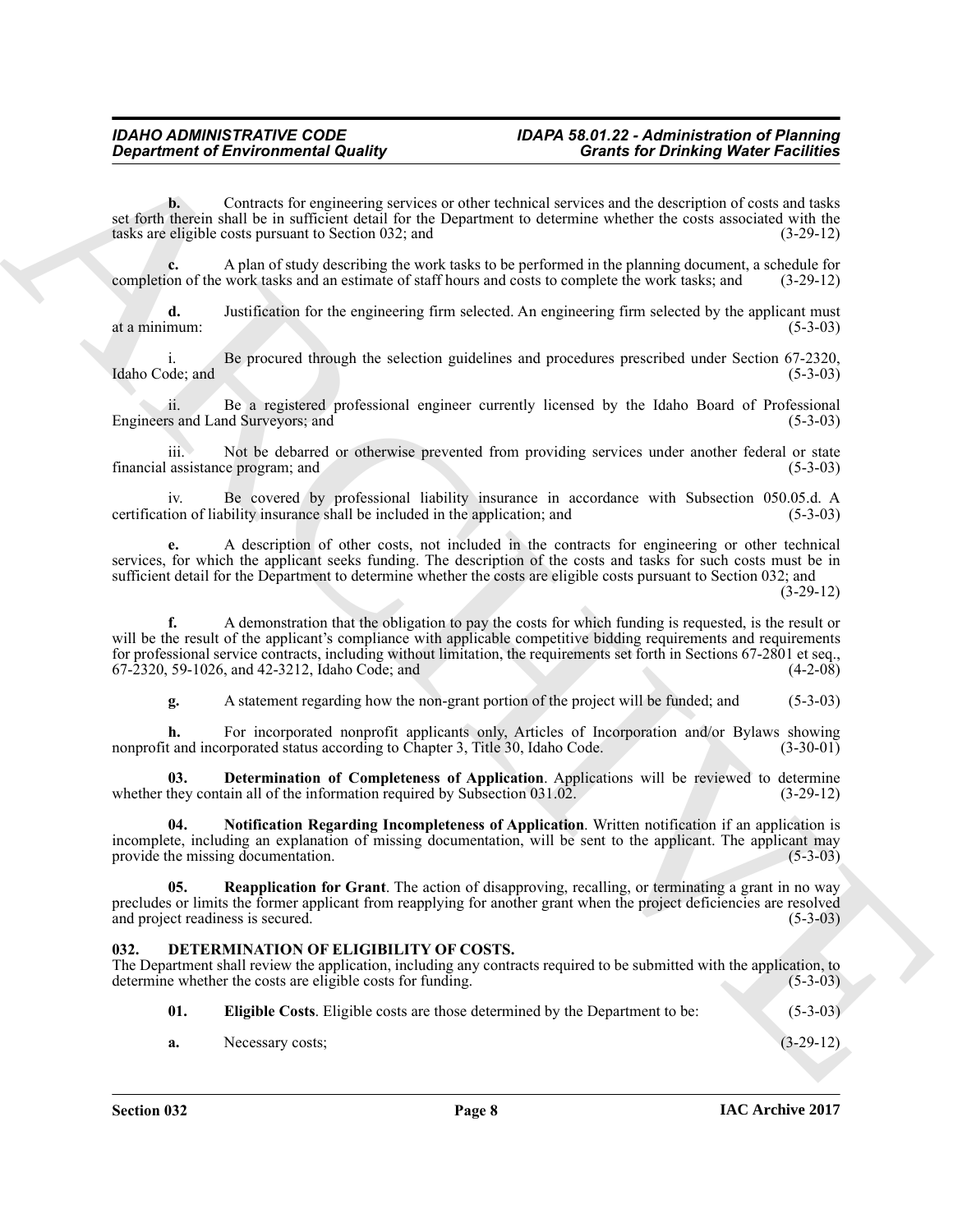### *IDAHO ADMINISTRATIVE CODE IDAPA 58.01.22 - Administration of Planning Department of Environmental Quality*

<span id="page-8-3"></span><span id="page-8-2"></span><span id="page-8-0"></span>

| Reasonable costs; and<br>b. | $(3-29-12)$ |
|-----------------------------|-------------|
|-----------------------------|-------------|

|                  | <b>Department of Environmental Quality</b>                                                                                                                                                                                                                                                                                                                                                                                                    | <b>Grants for Drinking Water Facilities</b> |             |
|------------------|-----------------------------------------------------------------------------------------------------------------------------------------------------------------------------------------------------------------------------------------------------------------------------------------------------------------------------------------------------------------------------------------------------------------------------------------------|---------------------------------------------|-------------|
| b.               | Reasonable costs; and                                                                                                                                                                                                                                                                                                                                                                                                                         |                                             | $(3-29-12)$ |
| c.               | Costs that are not ineligible as described in Subsection 032.05.                                                                                                                                                                                                                                                                                                                                                                              |                                             | $(3-29-12)$ |
| 02.<br>document. | Necessary Costs. The Department shall determine whether costs are necessary by comparing the<br>tasks for which the costs will be incurred to the scope of the project as described in the plan of study for the planning                                                                                                                                                                                                                     |                                             | $(3-29-12)$ |
| 03.              | <b>Reasonable Costs.</b> Costs shall be determined by the Department to be reasonable if the obligation<br>to pay the costs is the result of or will be the result of the applicant's compliance with applicable competitive bidding<br>requirements and requirements for professional service contracts, including without limitation, the requirements set<br>forth in Sections 67-2801 et seq., 67-2320, 59-1026, and 42-3212, Idaho Code. |                                             | $(4-2-08)$  |
| 04.              | <b>Examples of Costs That May Be Eligible.</b> Examples of costs that may be eligible, if determined<br>necessary, reasonable and not ineligible costs include:                                                                                                                                                                                                                                                                               |                                             | $(5-3-03)$  |
| attorney;        | Costs of salaries, benefits, and expendable material the qualified entity incurs in the project except<br>ordinary expenses such as salaries and expenses of a mayor; city council members; board; or a city, district or board                                                                                                                                                                                                               |                                             | $(4-2-08)$  |
| b.<br>tasks.     | Professional and consulting services utilizing a lump-sum contract, specifying costs of individual                                                                                                                                                                                                                                                                                                                                            |                                             | $(5-3-03)$  |
|                  | Engineering costs pursuant to a lump-sum contract, specifying costs of individual tasks, directly<br>related to the planning of public drinking water treatment, storage and distribution facilities including but not limited<br>to the preparation of a planning document and environmental review report;                                                                                                                                  |                                             | $(3-29-12)$ |
| d.               | Financial, technical and management capability analysis;                                                                                                                                                                                                                                                                                                                                                                                      |                                             | $(5-3-03)$  |
| e.               | Public participation for alternative selection;                                                                                                                                                                                                                                                                                                                                                                                               |                                             | $(5-3-03)$  |
| f.               | Certain direct and other costs as determined eligible by the Department; and                                                                                                                                                                                                                                                                                                                                                                  |                                             | $(5-3-03)$  |
|                  | Site acquisition services which could include legal fees, appraisals and surveys for land associated<br>with the cost-effective alternative in the report and for purchase from a willing seller.                                                                                                                                                                                                                                             |                                             | $(3-29-12)$ |
| 05.              | Ineligible Project Costs. Costs which are ineligible for funding include, but are not limited to:                                                                                                                                                                                                                                                                                                                                             |                                             | $(5-3-03)$  |
| a.               | Basin or area wide planning not directly related to the project;                                                                                                                                                                                                                                                                                                                                                                              |                                             | $(5-3-03)$  |
| b.               | Personal injury compensation or damages arising out of the project;                                                                                                                                                                                                                                                                                                                                                                           |                                             | $(5-3-03)$  |
| c.               | Fines or penalties due to violations of, or failure to comply with, federal, state, or local laws;                                                                                                                                                                                                                                                                                                                                            |                                             | $(5-3-03)$  |
| d.               | Costs outside the scope of the approved project;                                                                                                                                                                                                                                                                                                                                                                                              |                                             | $(5-3-03)$  |
| e.               | Ordinary operating expenses such as salaries and expenses of a mayor, city council members, city<br>attorney, district or association personnel costs, and acquiring project funding;                                                                                                                                                                                                                                                         |                                             | $(4-2-08)$  |
| f.               | Preparation of a grant application;                                                                                                                                                                                                                                                                                                                                                                                                           |                                             | $(5-3-03)$  |
| g.               | All costs related to assessment, defense and settlement of disputes;                                                                                                                                                                                                                                                                                                                                                                          |                                             | $(5-3-03)$  |
|                  |                                                                                                                                                                                                                                                                                                                                                                                                                                               |                                             |             |

<span id="page-8-1"></span>

| Basin or area wide planning not directly related to the project;    | $(5-3-03)$ |
|---------------------------------------------------------------------|------------|
| Personal injury compensation or damages arising out of the project; | $(5-3-03)$ |

- **f.** Preparation of a grant application; (5-3-03)
- **g.** All costs related to assessment, defense and settlement of disputes; (5-3-03) **h.** Costs of supplying required permits or waivers; (5-3-03)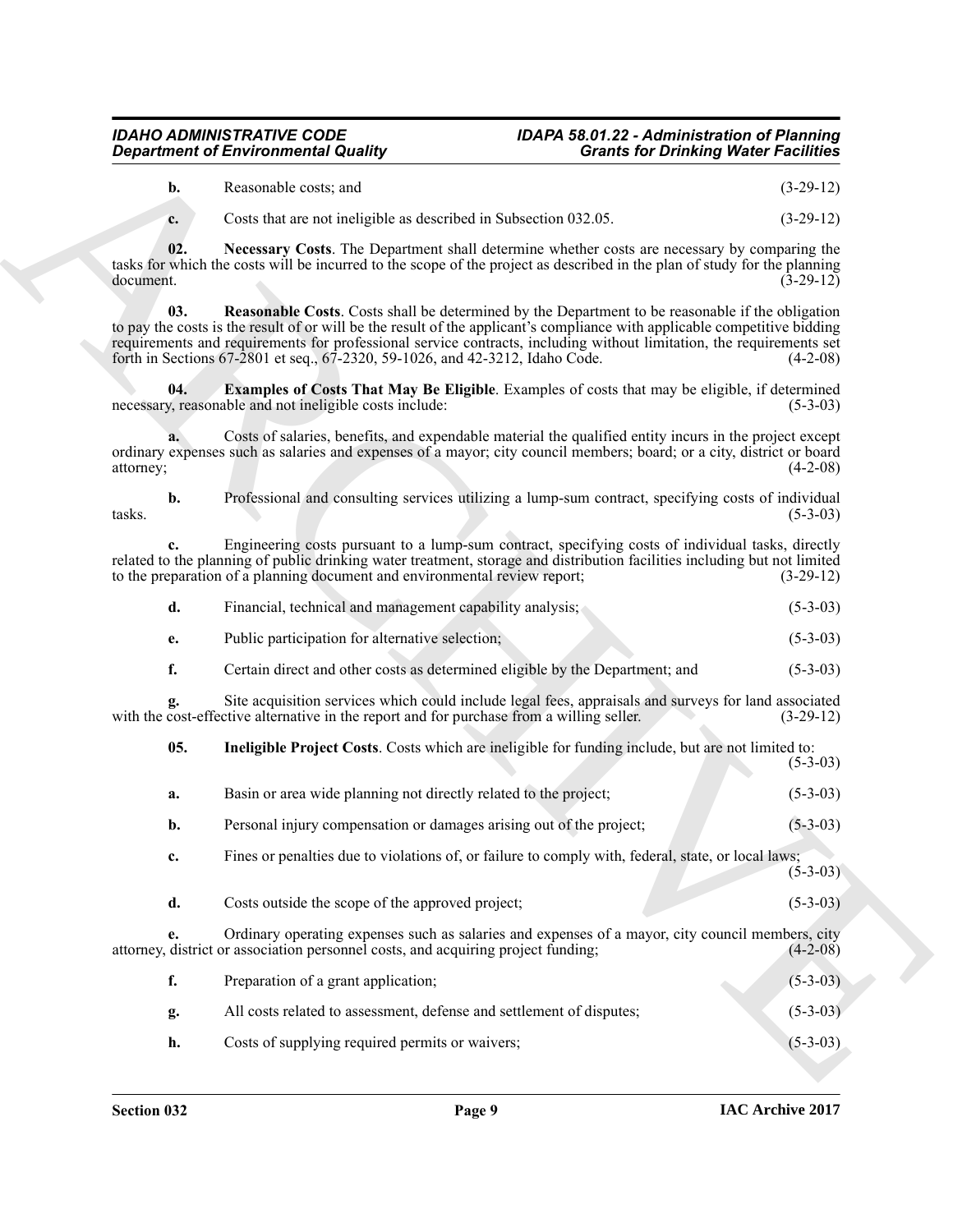**i.** Costs incurred prior to award of the grant unless specifically approved in writing as eligible pre-<br>(5-3-03) award costs by the Department;

**j.** Engineering costs incurred prior to approval of the engineering contract or those costs in excess of the contract ceiling unless preapproval has been given in writing by the Department; and (5-3-03)

<span id="page-9-3"></span>**06. Notification Regarding Ineligible Costs**. Prior to providing a grant offer, the Department shall notify the applicant that certain costs are not eligible for funding and the reasons for the Department's determination. If such costs are included in the engineering contract, the Department shall also provide notification to the engineer. The applicant may provide the Department additional information in response to the notice. (5-3-03)

<span id="page-9-2"></span>**07. Eligible Costs and the Grant Offer**. The grant offer shall reflect those costs determined by the Department to be eligible costs. The grant offer, however, may include estimates of some eligible costs that have not yet been set. Actual eligible costs may differ from such estimated costs set forth in the grant offer. In addition, grant disbursements may be increased or decreased if eligible costs are modified. (4-2-08)

### <span id="page-9-0"></span>**033. -- 039. (RESERVED)**

### <span id="page-9-6"></span><span id="page-9-4"></span><span id="page-9-1"></span>**040. ENVIRONMENTAL REVIEW.**

**Considering the three considers and the set of the state, under the Consider Scheme Scheme and the set of the state of the set of the set of the set of the set of the set of the set of the set of the set of the set of th 01. Environmental Documentation**. The grant recipient may complete an environmental review as part of and in conjunction with a planning document. Guidance on how to complete an environmental review may be found in Chapter 5 of the Handbook. If the grant recipient prepares an environmental review, then the Department shall be consulted at an early stage in the preparation of the planning document to determine the required level of environmental review. Based on review of existing information and assessment of environmental impacts, the grant recipient may complete one (1) of the following: recipient may complete one  $(1)$  of the following:

Submit a request for Categorical Exclusion (CE) with supporting backup documentation as<br>Department: (4-2-08) specified by the Department;

**b.** Prepare an Environmental Information Document (EID) in a format specified by the Department; (4-2-08) or  $(4-2-08)$ 

<span id="page-9-5"></span>**c.** Prepare an Environmental Impact Statement (EIS) in a format specified by the Department.

 $(4-2-08)$ 

**02.** Categorical Exclusions. If the grant recipient requests a CE, the Department shall review the nd, based upon the supporting documentation, take one (1) of the following actions: (3-29-12) request and, based upon the supporting documentation, take one  $(1)$  of the following actions:

**a.** Determine if an action is consistent with categories eligible for exclusion whereupon the Department shall issue a notice of CE from further substantive environmental review. Once the CE is granted for the selected alternative, the Department will publish a notice of CE in a local newspaper, following which the planning document can be approved; or (3-29-12)

**b.** Determine if an action is not consistent with categories eligible for exclusion and that issuance of a CE is not appropriate. If issuance of a CE is not appropriate, the Department shall notify the grant recipient of the need to prepare an EID.  $(3-29-12)$ need to prepare an EID.

<span id="page-9-7"></span>**03. Environmental Information Document Requirements**. When an EID is required, the grant shall prepare the EID in accordance with the following Department procedures: (3-29-12) recipient shall prepare the EID in accordance with the following Department procedures:

**a.** Various laws and executive orders related to environmentally sensitive resources shall be considered as the EID is prepared. Appropriate state and federal agencies shall be consulted regarding these laws and executive orders.

**b.** A full range of relevant impacts, both direct and indirect, of the proposed project shall be discussed in the EID, including measures to mitigate adverse impacts, cumulative impacts, and impacts that shall cause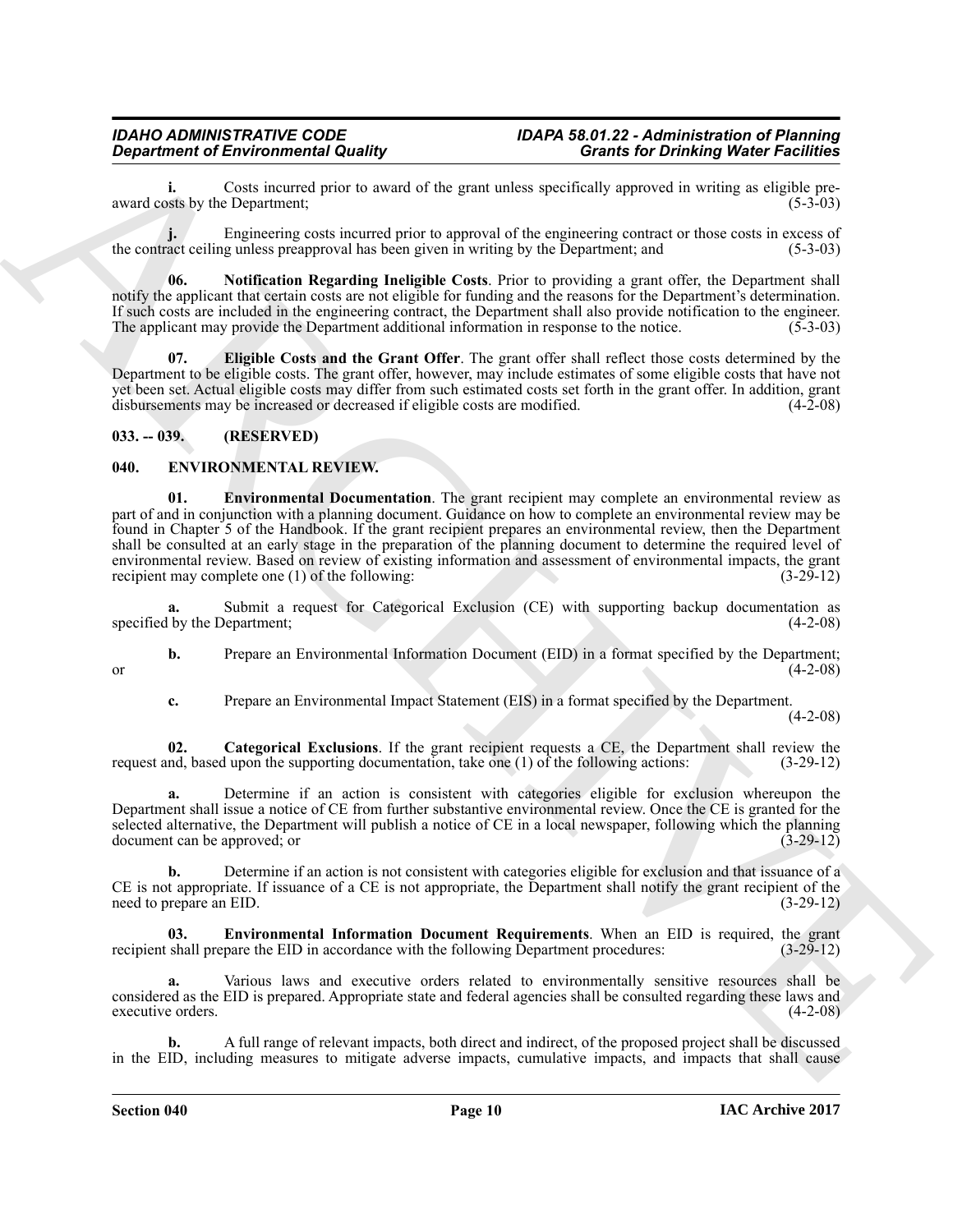## *IDAHO ADMINISTRATIVE CODE IDAPA 58.01.22 - Administration of Planning*

irreversible or irretrievable commitment of resources. (4-2-08)

<span id="page-10-4"></span>**c.** The Department shall review the draft EID and either request additional information about one (1) or more potential impacts, or shall draft a "finding of no significant impact" (FONSI). (4-2-08)

**Considered of Environmental Routing**<br>
Archives the materials of the Constraint Considered of the Constraint Considered of the Constraint Considered of the Constraint Considered of the Constraint Considered of the Constra **04. Final Finding of No Significant Impact**. The Department shall publish the draft FONSI in a newspaper of general circulation in the geographical area of the proposed project and shall allow a minimum thirty (30) day public comment period. Following the required period of public review and comment, and after any public concerns about project impacts are addressed, the FONSI shall become final. The Department shall assess the effectiveness and feasibility of the mitigation measures identified in the FONSI and EID prior to the issuance of the final FONSI and approval of the planning document. (3-29-12) final FONSI and approval of the planning document.

<span id="page-10-2"></span>**05. Environmental Impact Statement (EIS) Requirements**. If an EIS is required, the grant recipient (3-29-12) shall: (3-29-12)

**a.** Contact all affected state agencies, and other interested parties, to determine the required scope of ment; the document;

**b.** Prepare and submit a draft EIS to all interested agencies, and other interested parties, for review (4-2-08) and comment;

**c.** Conduct a public meeting which may be held in conjunction with a planning document meeting;<br>(3-29-12) and  $(3-29-12)$ 

**d.** Prepare and submit a final EIS incorporating all agency and public input for Department review oval. (4-2-08) and approval.

<span id="page-10-3"></span>**06. Final EIS**. Upon completion of the EIS by the grant recipient and approval by the Department of all requirements listed in Subsection 040.05, the Department shall issue a record of decision, documenting the mitigative measures which shall be required of the grant recipient. The planning document can be completed once the final EIS has been approved by the Department. (3-29-12) final EIS has been approved by the Department.

<span id="page-10-5"></span>**07. Use of Environmental Reviews Conducted by Other Agencies**. If an environmental review for the project has been conducted by another state, federal, or local agency, the Department may, at its discretion, issue its own determination by adopting the document and public notification process of the other agency. (4 its own determination by adopting the document and public notification process of the other agency.

**Validity of Review**. Environmental reviews, once completed by the Department, are valid for five (5) years from the date of completion. If a grant application is received for a project with an environmental review which is more than five (5) years old, the Department shall reevaluate the project, environmental conditions, and public comments and shall:  $(3-29-12)$ public comments and shall:

<span id="page-10-6"></span>**a.** Reaffirm the earlier decision; or (3-30-01)

**b.** Require supplemental information to the earlier Environmental Impact Statement, Environmental Information Document, or request for Categorical Exclusion. Based upon a review of the updated document, the Department shall issue and distribute a revised notice of Categorical Exclusion, finding of no significant impact, or record of decision.

### <span id="page-10-0"></span>**041. -- 049. (RESERVED)**

### <span id="page-10-7"></span><span id="page-10-1"></span>**050. GRANT OFFER AND ACCEPTANCE.**

<span id="page-10-9"></span>**01.** Grant Offer. Grant offers will be delivered by certified mail to applicants who received high canking, were invited to submit an application, and provided a complete application. (3-30-01) priority ranking, were invited to submit an application, and provided a complete application.

<span id="page-10-8"></span>**02. Acceptance of Grant Offer**. Applicants have sixty (60) days in which to officially accept the grant offer on prescribed forms furnished by the State. The sixty (60) day acceptance period commences from the date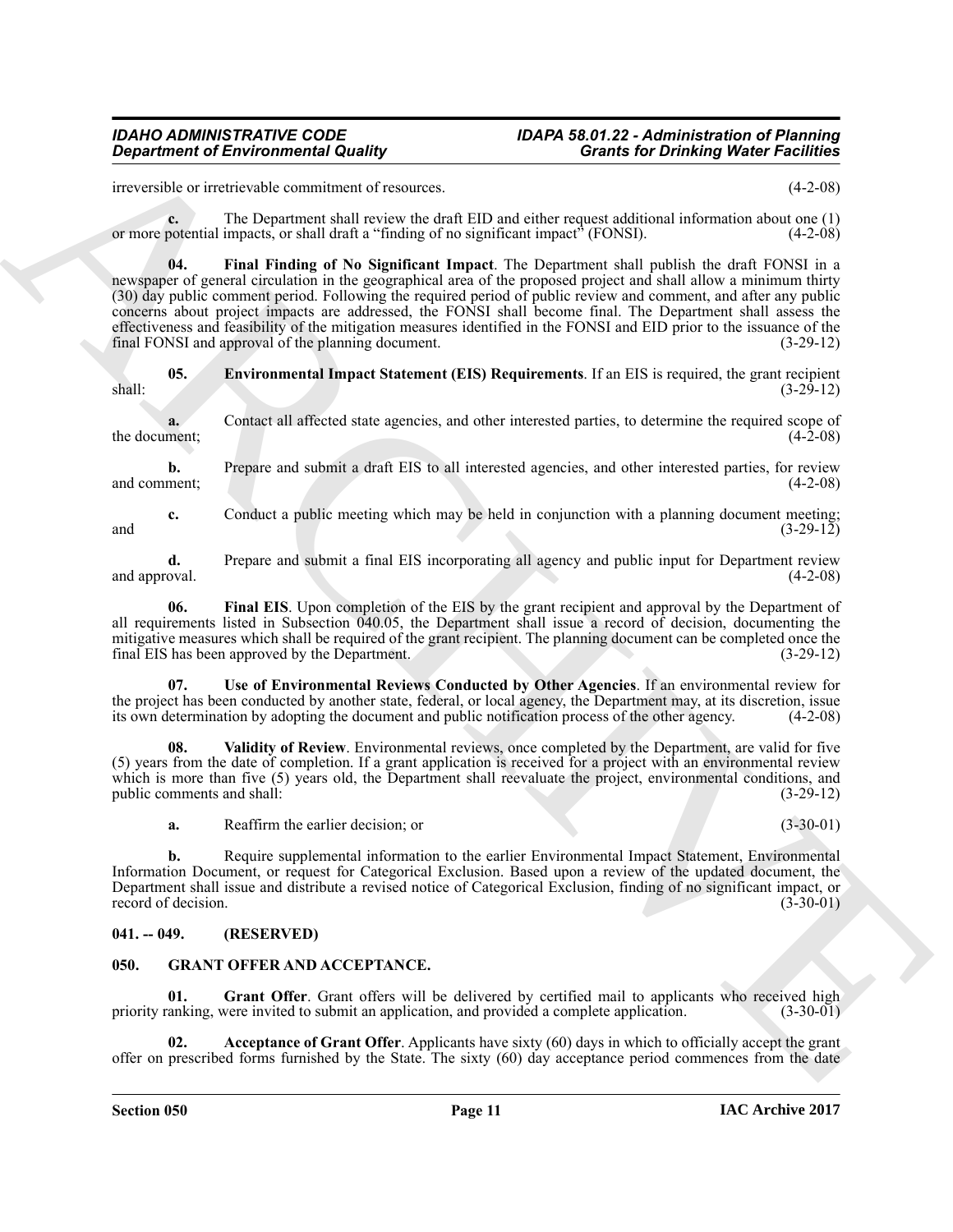<span id="page-11-2"></span>indicated on the grant offer notice. If the applicant does not accept the grant offer within the sixty (60) day period, the grant funds may be offered to the next project of priority. (3-30-01) grant funds may be offered to the next project of priority.

**Counter of Evaluation of the Counter of Counter Counter Counter Counter of Counter of Counter of Counter of the Counter of the Counter of the Counter of the Counter of the Counter of the Counter of the Counter of the Cou 03.** Acceptance Executed as a Contract Agreement. Upon signature by the Director or the Director's designee as the grantor, and upon signature by the authorized representative of the qualifying entity, as the grant recipient, the grant offer shall become a grant contract agreement. The disbursement of funds pursuant to an agreement is subject to a finding by the Director that the grant recipient has complied with all agreement conditions and has prudently managed the project. The Director may, as a condition of payment, require that a grant recipient vigorously pursue any claims it has against third parties who will be paid in whole or in part, directly or indirectly, with grant funds or transfer its claim against such third parties to the Department. Grant contract agreements shall be interpreted according to the law of grants in aid. No third party shall acquire any rights against the State or its employees from a grant contract agreement. (3-29-12) employees from a grant contract agreement.

<span id="page-11-3"></span>**04. Estimate of Reasonable Cost**. Each grant project contract will include the eligible cost of conducting the planning study. Some eligible costs may be estimated and payments may be increased or decreased as provided in Section 060. (5-3-03) provided in Section 060.

**05. Terms of Agreement**. The grant offer shall contain terms of agreement as prescribed by the Department including, but not limited to special conditions as determined necessary by the Department for the successful planning of the project.

<span id="page-11-4"></span>**a.** Terms consistent with these rules and consistent with the scope of the grant project; and (3-29-12)

**b.** Special clauses as determined necessary by the Department for the successful investigation and management of the project; and (5-3-03) (5-3-03)

**c.** Terms consistent with applicable state and federal laws pertaining to planning documents; and (3-29-12)

**d.** Requirement for the prime engineering firm(s) retained for engineering services to carry professional liability insurance to protect the public from the engineer's negligent acts and errors of omission of a professional nature. The total aggregate of the engineer's professional liability shall be one hundred thousand dollars (\$100,000) or twice the amount of the engineer's fee, whichever is greater. Professional liability insurance must cover all such services rendered for all project steps, whether or not such services or steps are state funded, until the certification of project performance is accepted by the Department. (4-2-08) certification of project performance is accepted by the Department.

### <span id="page-11-0"></span>**051. -- 059. (RESERVED)**

### <span id="page-11-5"></span><span id="page-11-1"></span>**060. PAYMENTS.**

<span id="page-11-6"></span>**01. Eligibility Determination**. Grant funds will only be provided for eligible costs as defined at (100) and determined in accordance with Section 032. Section 010 and determined in accordance with Section 032.

<span id="page-11-10"></span>**02.** Payments for State Grants. Requests for payment shall be submitted to the Department on a form by the Department. The Department shall pay for those costs that are determined to be eligible. (3-30-01) provided by the Department. The Department shall pay for those costs that are determined to be eligible.

<span id="page-11-8"></span>**03. Grant Increases**. Grant amendment increase requests as a result of an increase in eligible project costs will be considered, provided funds are available. Documentation and justification supporting the unavoidable need for a grant increase must be submitted to the Department for approval prior to incurring any costs above the approved eligible cost ceiling. (3-30-01) approved eligible cost ceiling.

<span id="page-11-7"></span>**04.** Grant Decreases. If the actual eligible cost is determined to be lower than the estimated eligible grant amount will be reduced proportionately. cost the grant amount will be reduced proportionately.

<span id="page-11-9"></span>**05. Final Project Review to Determine Actual Eligible Costs**. The Department may conduct a final project review to determine the actual eligible costs. The financial records of the grant recipient may be reviewed by the Department. (3-29-12) the Department.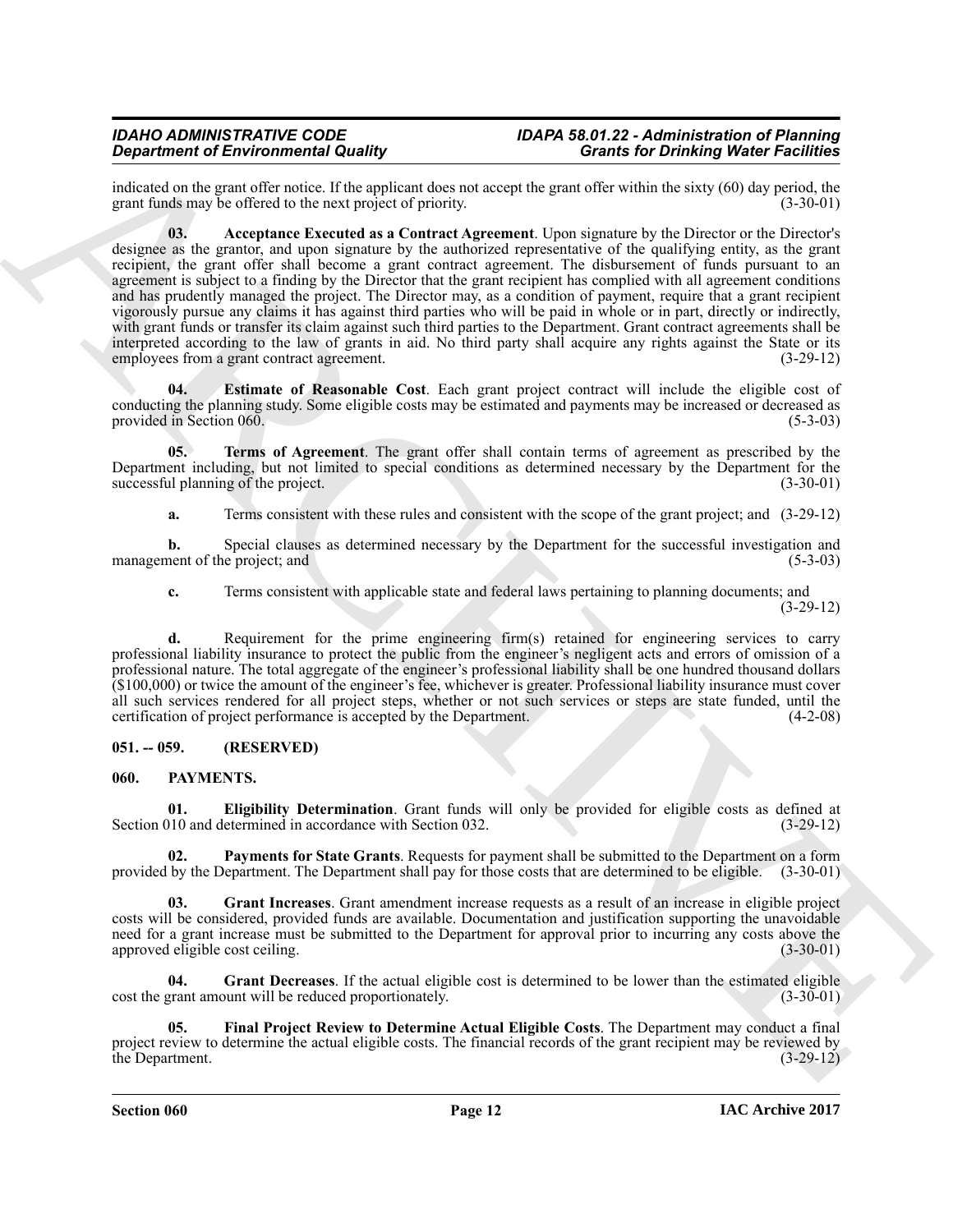<span id="page-12-5"></span>**06.** Final Payment. The final payment consisting of five percent (5%) of the total state grant will not until the requirements contained in the grant agreement have been satisfied. (3-29-12) be made until the requirements contained in the grant agreement have been satisfied.

### <span id="page-12-0"></span>**061. -- 069. (RESERVED)**

### <span id="page-12-6"></span><span id="page-12-1"></span>**070. SUSPENSION OR TERMINATION OF GRANT.**

<span id="page-12-7"></span>**Causes**. The Director may suspend or terminate any grant for failure by the grantee or its agents, including his engineering firm(s), contractor(s) or subcontractor(s) to perform. A grant may be suspended or terminated for good cause including, but not limited to, the following:  $(3-30-01)$ terminated for good cause including, but not limited to, the following:

Great from the Find Equation of Equation 12 Counter 12 Counter 12 Counter 12 Counter 12 Counter 12 Counter 12 Counter 12 Counter 12 Counter 12 Counter 12 Counter 12 Counter 12 Counter 12 Counter 12 Counter 12 Counter 12 C **a.** Commission of fraud, embezzlement, theft, forgery, bribery, misrepresentation, conversion, malpractice, misconduct, malfeasance, misfeasance, falsification or unlawful destruction of records, or receipt of stolen property, or any form of tortious conduct; or (3-30-01)

**b.** Commission of any crime for which the maximum sentence includes the possibility of one (1) or its imprisonment or any crime involving or affecting the project; or  $(3-30-01)$ more years imprisonment or any crime involving or affecting the project; or

**c.** Violation(s) of any term of agreement of the grant offer or contract agreement; or (3-30-01)

**d.** Any willful or serious failure to perform within the scope of the project; or (4-2-08)

**e.** Debarment of an engineering firm, contractor or subcontractor for good cause by any federal or ncy from working on public work projects funded by that agency. (3-30-01) state agency from working on public work projects funded by that agency.

**02.** Notice. The Director will notify the grantee in writing and by certified mail of the intent to suspend ate the grant. The notice of intent shall state: (3-30-01) or terminate the grant. The notice of intent shall state:

<span id="page-12-9"></span><span id="page-12-8"></span>**a.** Specific acts or omissions which form the basis for suspension or termination; and  $(3-30-01)$ 

**b.** That the grantee may be entitled to appeal the suspension or termination pursuant to IDAPA ("Rules of Administrative Procedure Before the Board of Environmental Quality." (3-15-02) 58.01.23, "Rules of Administrative Procedure Before the Board of Environmental Quality."

**03. Determination**. A determination will be made by the Board pursuant to IDAPA 58.01.23, "Rules nistrative Procedure Before the Board of Environmental Quality." (3-15-02) of Administrative Procedure Before the Board of Environmental Quality."

**04. Reinstatement of Suspended Grant**. Upon written request by the grantee and evidence that the cause(s) for suspension no longer exist, the Director may, if funds are available reinstate the grant. (3-30-01)

<span id="page-12-12"></span><span id="page-12-11"></span><span id="page-12-10"></span>**05. Reinstatement of Terminated Grant**. No terminated grant shall be reinstated. (3-30-01)

### <span id="page-12-2"></span>**071. -- 079. (RESERVED)**

### <span id="page-12-3"></span>**080. WAIVERS.**

Waivers from the requirements of these rules may be granted by the Department on a case-by-case basis upon full demonstration that a significant public health emergency exists. (3-30-01) demonstration that a significant public health emergency exists.

<span id="page-12-4"></span>**081. -- 999. (RESERVED)**